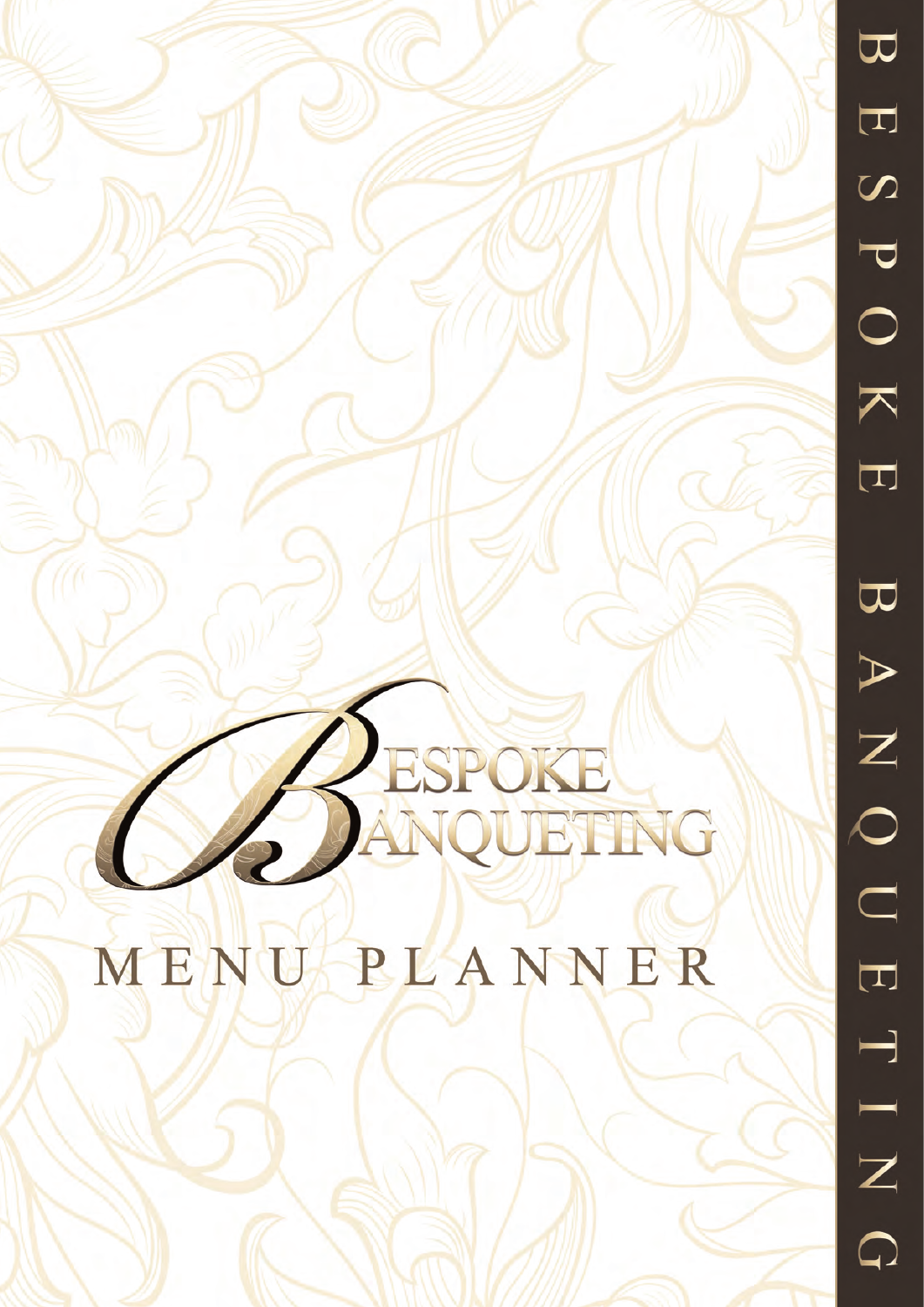## Banqueting Menus

Bespoke Banqueting understand that your banquet should have that personal touch, with this in mind, we have carefully selected some sample menus for you to use as a guide. Create your own exquisite bespoke menu from our extensive range of appetising dishes. Don't forget, we are always on hand to help you decide on your perfect menu choice.

#### **MENU A**

### *Vegetarian*

BREAKFAST Vegetable Samosa Vegetable Spring Roll Punjabi Style Mixed Vegetable Pakoras Badam & Pista Barfi Gulab Jamuns / Rasgullas

2 Types of Chutney

Indian Tea

#### **MENU B**

*Non Vegetarian* CANAPÉS *Mixed Platter Includes:* Samosa Spring roll Chicken tikka Fish Masala

2 Types of Chutney

#### **MENU C**

*Vegetarian* STARTERS Aloo Tikki Paneer Pakoras

2 Types of Chutney

#### MAIN COURSE

Palak Paneer Aloo Gobi Makhani Daal Pilau Rice Fresh Salad Bhallay Raita Tandoori Naans

DESSERT Mango Kulfi

#### **MENU D**

*Non Vegetarian* STARTERS Jeera Chicken Paneer Tikka

2 Types of Chutney

#### MAIN COURSE

Chicken Jalfrezi Palak Paneer Veg Kofta Curry Badam Rice Salad Tomato & Cucumber Raita Methi Naans

#### DESSERT

Rasmalai

Tea/Coffee with Mints

#### **MENU E**

*Non Vegetarian* **STARTERS** Jeera Chicken Seekh Kebab Vegetable Spring Roll Paneer Tikka

2 Types of Chutney

#### MAIN COURSE

Makhani Chicken Karahi Gosht Mixed Vegetable Makhani Bhindi Bhuna Saffron Rice Salad Cucumber & Jeera Raita Tandoori Naans

#### DESSERT

Badam Kulfi Gajar Ka Halwa

Tea/Coffee with Mints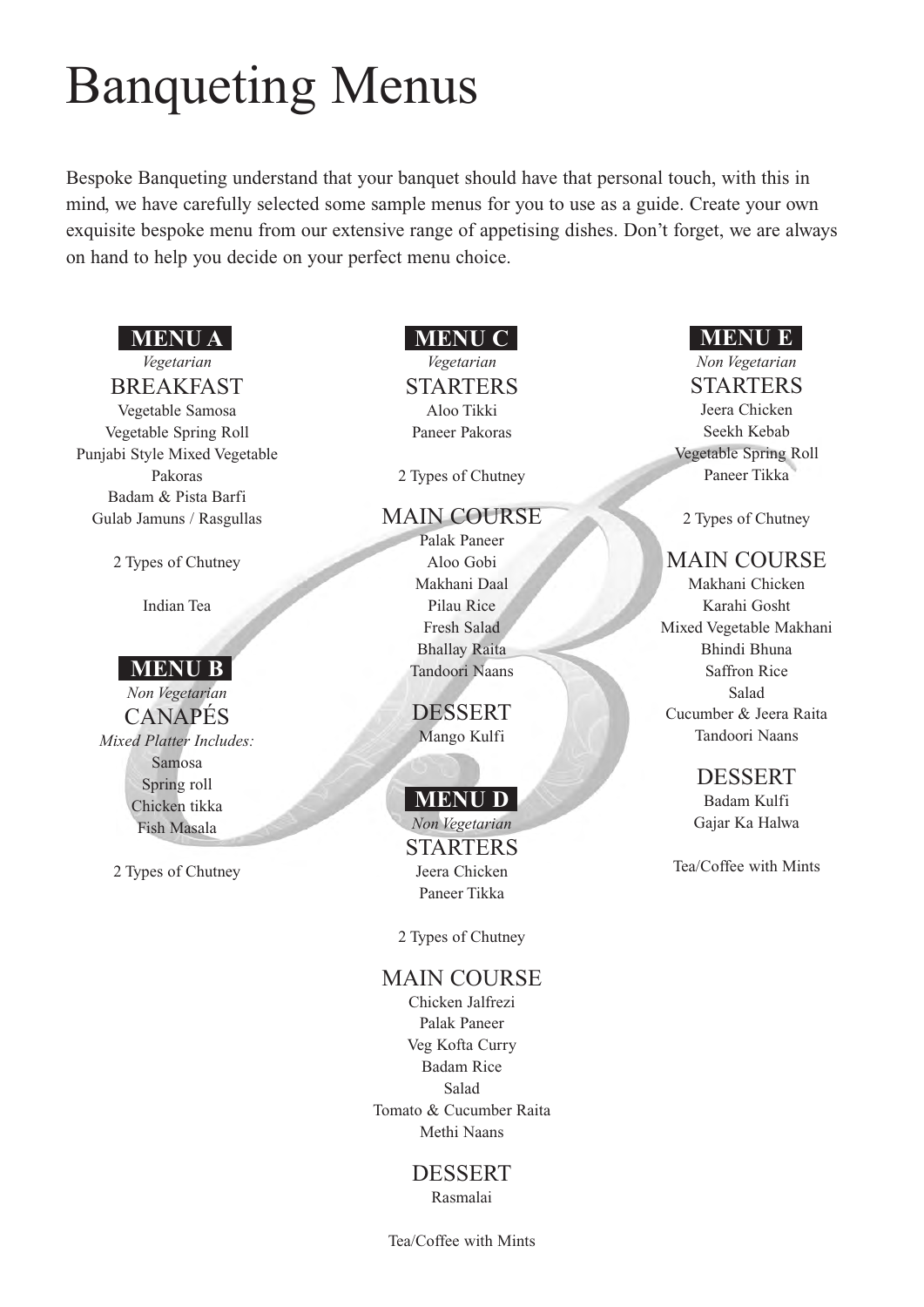







#### **MENU F**

*Non Vegetarian* STARTERS Tandoori Fish Chicken Tikka Tandoori Lamb Chops Paneer Tikka Cocktail Samosa Aloo Papri Chaat

2 Types of Chutney

#### MAIN COURSE

Rogan Gosht Methi Chicken Karahi Chicken Makhani Daal Paneer Makhani Masala Bengen Pilau Rice Tandoori Naan Fresh Salad

#### DESSERT

Malai Kulfi Moongi Ka Halwa Fresh Strawberries

Tea/Coffee with Mints

#### **CANAPÉS & STARTERS**

*Vegetarian* Vegetable Cocktail Samosas *Crispy triangular shaped pasties with a spicy vegetable filling* Vegetable Spring Rolls *Crispy pastry filled with mixed vegetable* Dahi Aloo Papri Chat *A mouth watering mixture of crisp flour crackers with chopped potatoes, chickpeas and onions topped with yogurt and tamarind sauce.* Punjabi Vegetable Pakora *Fresh mixed vegetables with herbs and spices, dipped in batter and deep fried* Aloo Tikki *Small round lighthly fried patty stuffed with potatoes, peas and natural spices* Paneer Tikka *Cured cheese coated with spices,herbs and gram flour, deep fried* Dokra *Steamed savoury light cake, seasoned with mustard seeds*

Tandoori Aloo *Marinated potatoes barbecued in a clay oven*

Paneer Pakora *Cottage cheese with tomato and chutney fried in batter* Patra

*Fresh spiral spinach pieces and spicy gram flour* Crispy Mogo *Deep fried cassava served with chilli sauce*

Garlic Mushrooms

*Crispy coated mushrooms dipped in garlic sauce and deep fried*

Pani Puri *The puri is 11/2 inch puffed puri which is fried and filled with potatoes and/or chick peas and served with Pani Puri water.*

#### **CANAPÉS & STARTERS**

*Non Vegetarian* Meat Samosa *Crispy triangular shaped pasties with a spicy meat filling* Jeera Chicken *Chicken cooked with roasted cumin seeds* Chilli Chicken *Chicken cooked in a special chilli sauce* Chicken Tikka *Diced boneless chicken marinated in yogurt with subtle spices and herbs, cooked on skewers in a charcoal fire clay oven*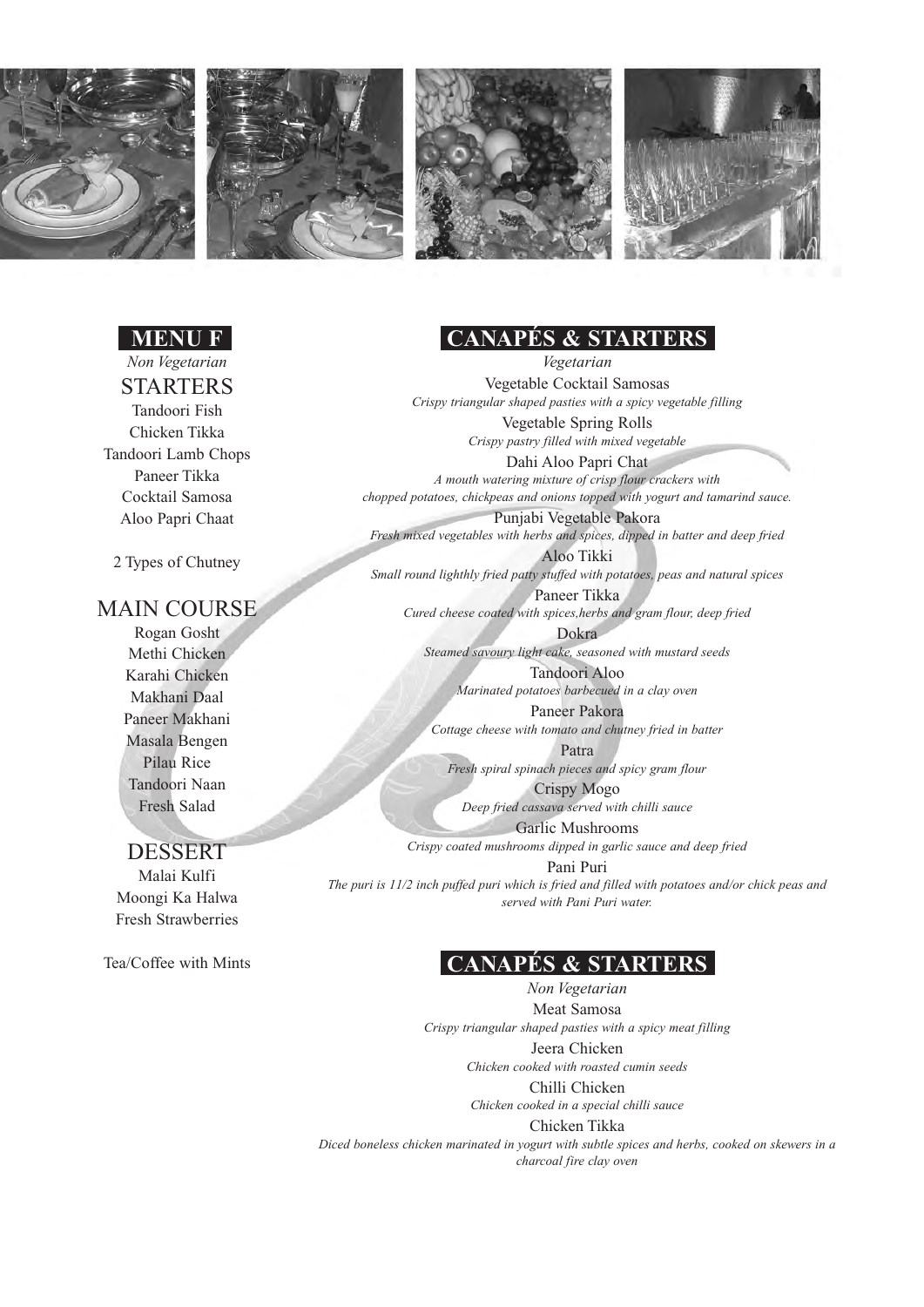#### **CANAPÉS & STARTERS**

Chicken Pakora

*Boneless chicken with special herbs and spices coated with gram flour and deep fried.*

Chicken Spring Rolls

*Crispy pastry filled with minced chicken*

Tandoori Chicken *Chicken marinated in yogurt, spices and herbs, grilled golden over charcoal on skewers*

Seekh Kebab

*Tender minced lamb with onions, coriander and green chillies cooked over charcoal on skewers*

Shami Kebab *Tender minced lamb with lentils, onions and green chillies fried with an egg* Tandoori Lamb Chops

*Lamb chops marinated in special spices and cooked over charcoal*

Fish Amritsari

*Fish marinated in special sauce and deep fried*

Fish Masala

*Fish marinated in delicious spices, then deep fried*

#### **MAIN COURSES**

*Vegetarian* Bhindi Bhuna *Fresh okra cooked with onions, garlic, ginger and coriander*

Aloo Gobi

*Cauliflower and potatoes cooked with garlic, onions, herbs and spices*

Mixed Vegetable Makhani

*A selection of vegetables cooked in a mild sauce of almonds, sultanas and fresh cream.*

Muttar Paneer

*Special cheese and peas cooked with fresh ginger, garlic, onions, and coriander*

Paneer Tikka Makhani

*Roasted cubes of homemade Indian cheese cooked with chopped tomatoes and spices in a delicate creamy sauce*

Bombay Aloo

*Potatoes cooked in tomatoes and seasoned with mustard seeds*

Vegetable Jalfrezi Masala

*Fresh mixed vegetables cooked with chopped tomato, bell peppers, ginger, garlic, onions, and herbs and garnished with coriander*

Mushroom Masala *Button mushrooms cooked with special spices*

Masala Bengun *Small fresh aubergines cooked with potatoes with herbs*

Bhartha

*Large aubergines baked in a tandoor and cooked with onions and spices*

Aloo Chana

*Chick peas cooked with potatoes and herbs and spices*

Aloo Mattar Curry

*Green peas and potatoes cooked in tradional spicy sauce*

Rajmah

*Kidney beans steamed with tomatoes, ginger, garlic, onions and spices*

Makhani Daal

*Black lentils cooked with cream and butter with ginger, garlic and fresh tomato sauce.*

Toor Daal

*Lentil curry which is yellow in colour seasoned with cumin, herbs and spices* Tarka daal

*Split chick pea lentil curry cooked with herbs and spices*

Palak Paneer

*Cottage cheese and fresh spinach tossed in onion, tomatoes and ground ginger*

Vegetable Kofta Curry

*Fresh vegetable balls fried and served in a special sauce*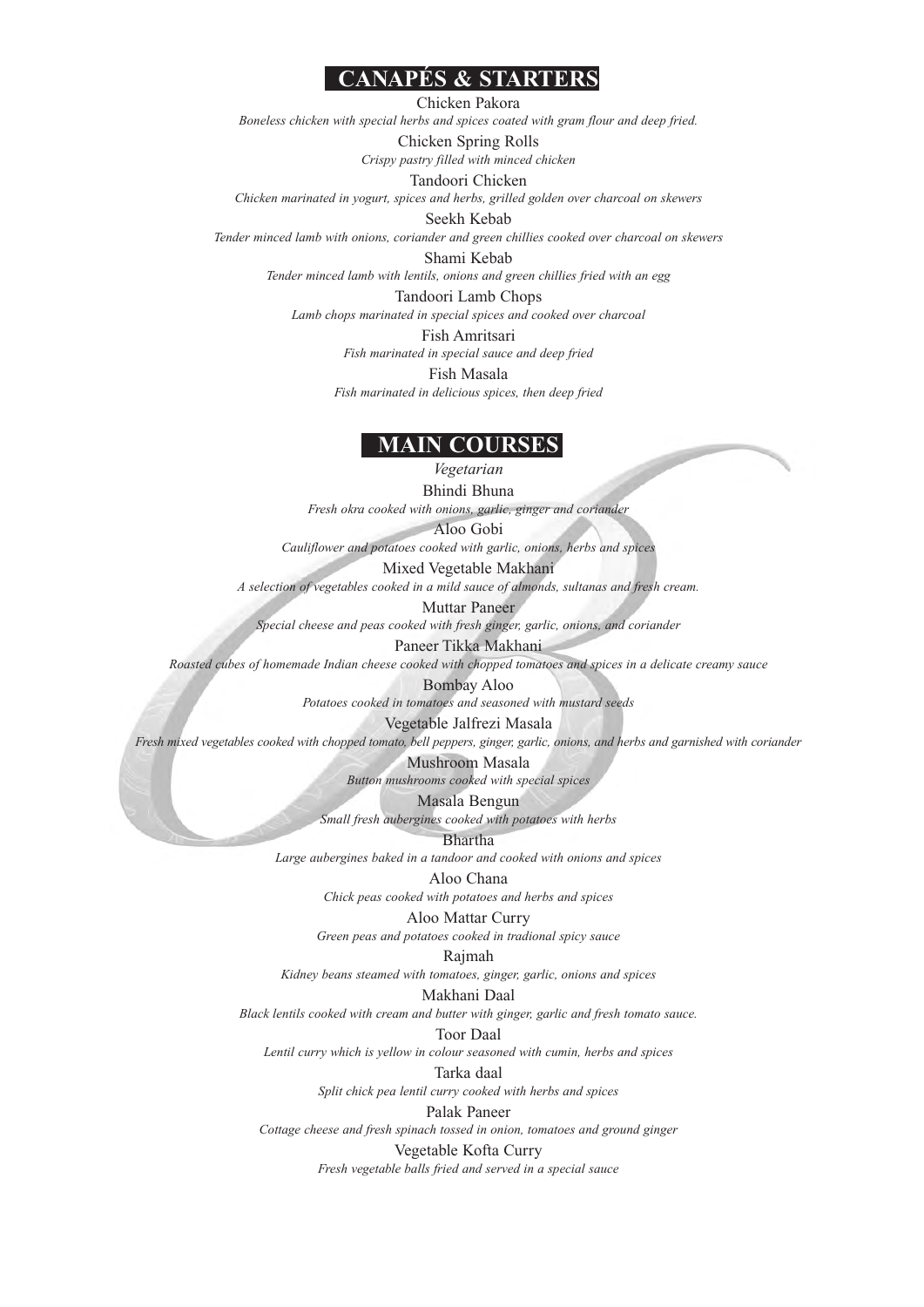#### **MAIN COURSES**

*Non Vegetarian*

Karahi Chicken

*Medium hot chicken cooked with spices, tossed dry in a karahi*

#### Murgh Makhani

*Boneless barbecued chicken pieces flavoured with fenugreek, cooked with tomatoes, butter and ground spices*

Methi Chicken

*Chicken cooked with fenugreek leaves and cooked in a masala sauce*

Chicken Madras

*A classic hot dish cooked with authentic herbs, green chillies and hot spices*

Chicken Bhuna

*A thick textured dish with aromatic spices and herbs, tomatoes, garlic and coriander*

Chicken Tikka Masala

*A delicious dish cooked with breast chicken onions, ginger, garlic, fresh coriander, green chillies, herbs and spices and cooked over charcoal with a thick sauce*

Chicken Jalfrezi

*A special combination of fresh onions, peppers, egg and selected herbs and spices*

Chicken Korma

*Very mild dish which is cooked with fresh cream and coconut and flavoured with dry nuts*

Karai Gosht

*Medium hot lamb cooked in spices and tossed dry in an iron karahi*

Rogan Josh

*Medium, hot lamb cooked with tomatoes, green peppers and served in a spicy sauce*

Keema

*Minced lamb cooked with green pea*

Lamb Dopiaza

*Medium lamb cooked with extra onions and spices*

Lamb Shahi Korma *Lamb cubes marinated and cooked with nuts in a cream sauce*

Lamb Kofta *Minced meat rolled into balls and served with a spicy sauce* Palak Lamb

*Lamb cooked with fresh spinach and special spices*

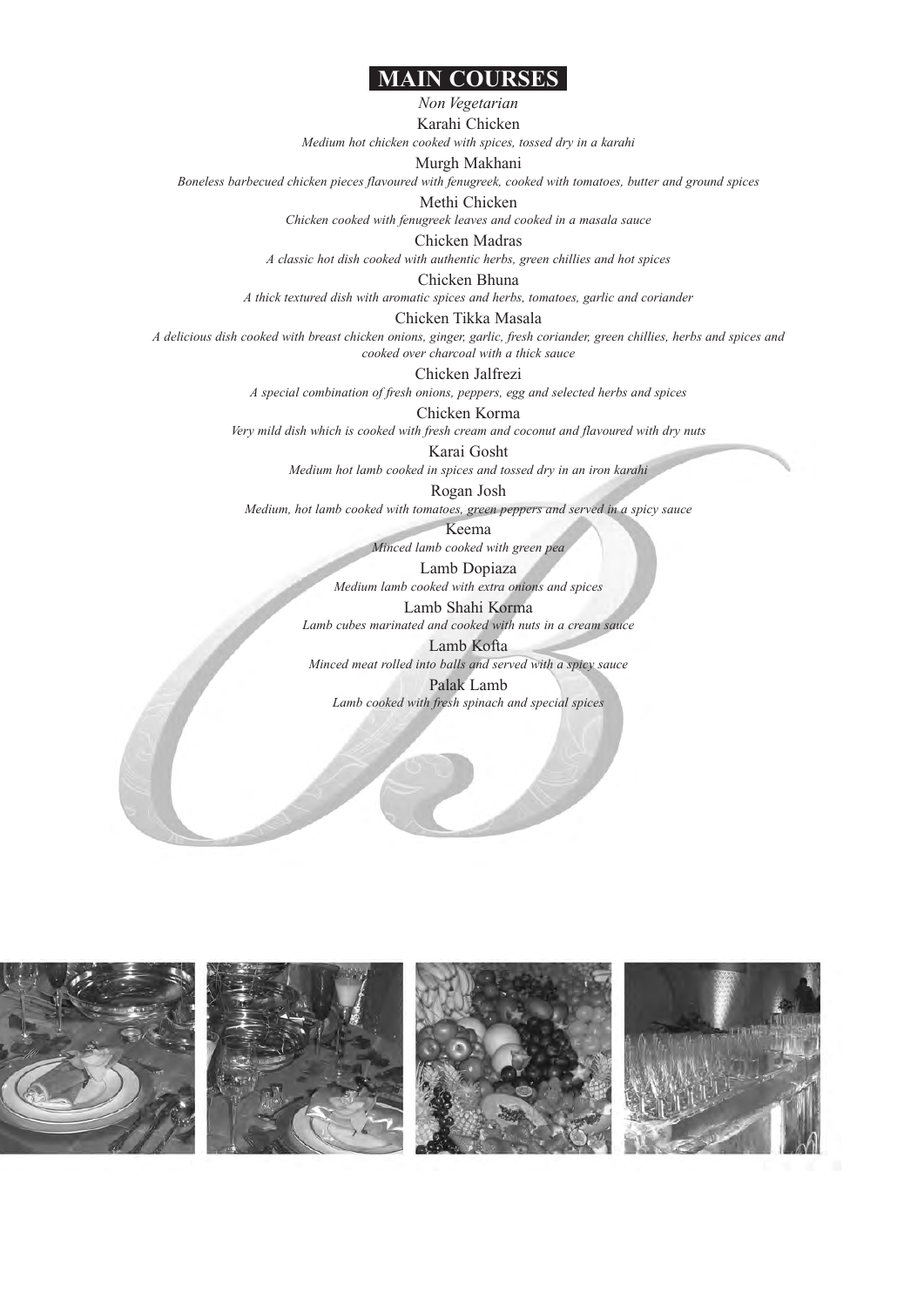#### **RICE**

Pilau Rice

*Long grain basmati rice with peas, nuts and flavoured with roasted cumin seeds*

Badam & Cashew Nuts

*Plain pilau rice cooked with badam and cashew nuts*

Saffron Rice

*Boiled basmati rice and seasoned with saffron*

Special Fried Rice

*Basmati rice with peas, egg and flavoured with special recipes*

Plain Pilau Rice

*Long grain basmati rice*

Vegetable Biryani

*Fresh vegetables sautéed in herb and spices with fragrant Indian basmati rice and nuts*

Chicken Biryani

*Long grain basmati rice and boneless pieces of chicken sautéed in herbs and spices*

Lamb Biryani

*Long grain basmati rice and boneless pieces of lamb sautéed in herbs and spices.*

#### **BREADS**

Tandoori Naan *Unleavened bread, touched with garlic if required and cooked on the sides of our clay oven.*

Peshwari Naan *Light refined flour bread, topped with almonds, grated coconut and sultanas*

Stuffed Paratha *Unleavened layered whole wheat bread stuffed with various fillings*

Kulchay

*Refined flour bread stuffed with a choice of fillings - onions. Chicken, lamb, cottage cheese or spiced potatoes*

Tandoori Roti *Chapatti made in a clay oven*

Roti

*Plain whole wheat bread baked in our clay oven*

Puris

*Unleavened bread which is deep fried*

#### **RAITA**

Cucumber & Onion *Yogurt served with onion and cucumber* Bhallay Raita *Yogurt made with lentil mixture balls*

> Plain Raita *Plain yogurt*

Aloo Raita *Yogurt made with small boiled potatoes*

Cucumber & Jeera Raita

*Yogurt with roasted cumin seeds and pieces of cucumber*

Tomato & Cucumber Raita *Yogurt with fresh pieces of tomatoes and cucumbers*

Bundi Raita

*Yogurt with bundi (small yellow balls) made from gram flour and fried*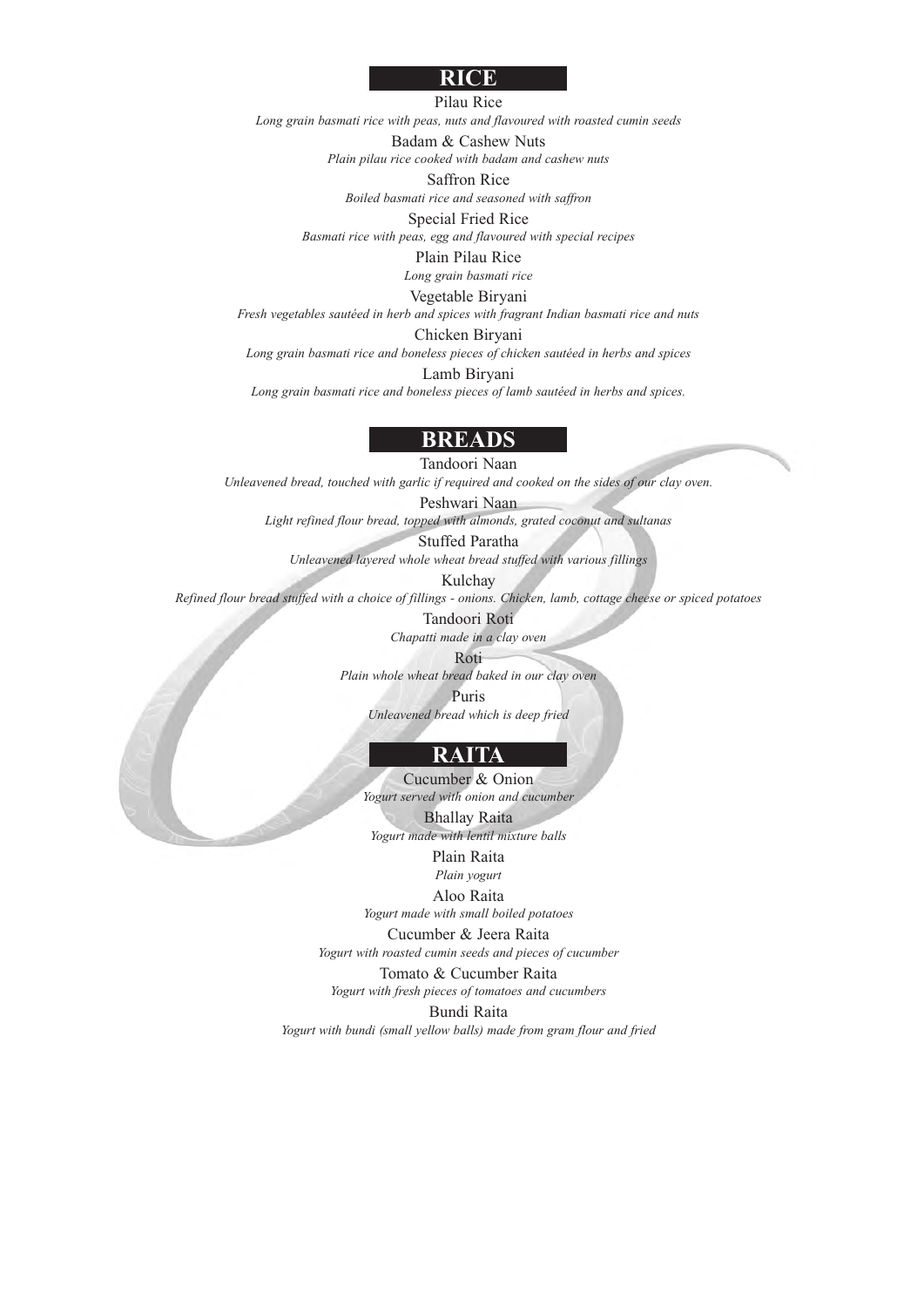#### **DESSERTS**

Malai Kulfi

*Authentic, home made Indian ice cream prepared from milk, cream and nuts.*

Gajar Ka Halwa

*Carrot pudding made from finely grated carrots cooked in milk with cashews, raisins, almonds and cardomans.*

Gulab Jamun

*Brown coloured deep fried milk cake balls with milk and honey in a thick sugar syrup served hot or cold*

Moongi Ka Halwa

*Made from lentils including sugar, butter and cream*

Rasgullas

*Milk cake balls in a sweet syrup*

Rasmalai

*Homemade cheese balls in sweetened milk and flavoured with rose water and nuts*

Kheer

*Traditional Indian dessert made with basmati rice and flavoured with almonds, nuts and raisins and topped*

*with pistachios*

Ice Cream *Haagan Das a variety of flavours\**

Fruit cocktail with fresh cream

Fruit Display *Exotic fresh fruit display a specialist fruit carver with ice sculpture\**

Fresh Strawberries & Cream\*

*\*items at extra cost*